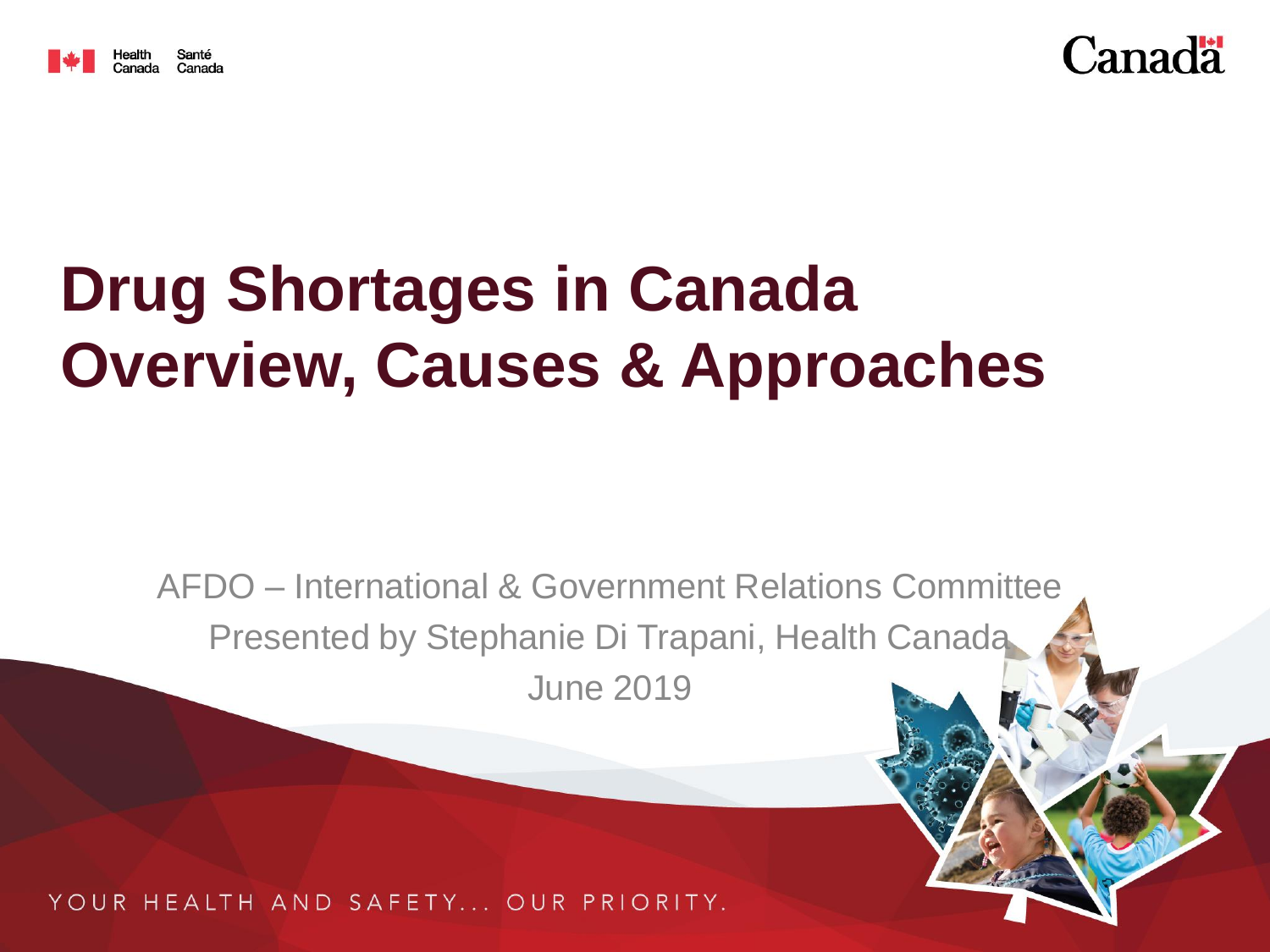### **Drug Shortages in Canada: A Brief Chronology**

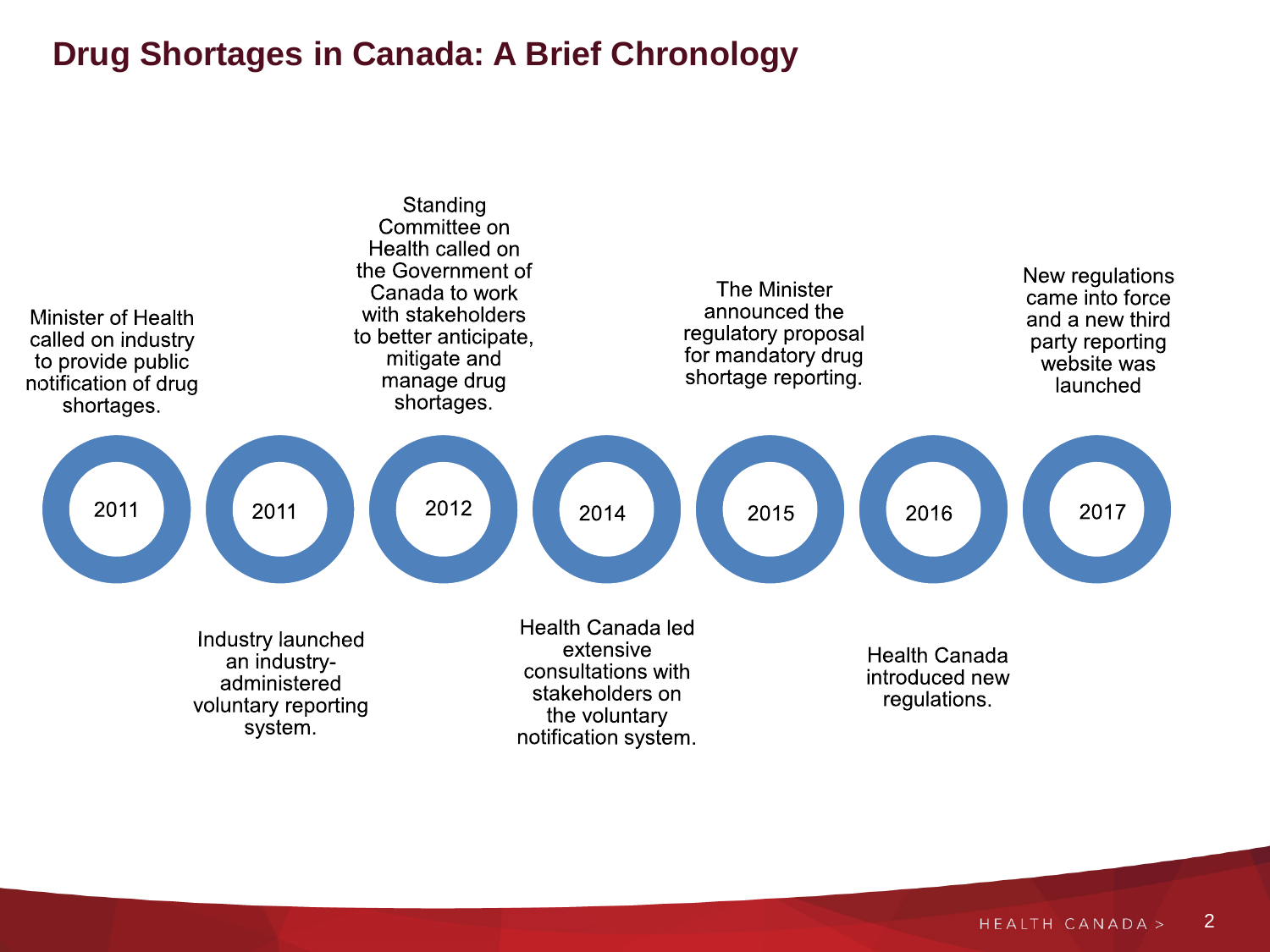### **Mandatory Reporting of Drug Shortages**

- On March 14, 2017 amendments to the *Food and Drug Regulations* came into force that make it mandatory for drug authorization holders to publicly report drug shortages and discontinuations to a third-party website.
- Public notifications are available on *drugshortagescanada.ca* as well as through the mobile application. This early notification of actual and anticipated disruption in supply is an important mitigation tool that enables the drug supply chain and the healthcare system to respond appropriately to minimize impact.
- A drug shortage means a situation in which **an authorization holder for a drug is unable to meet demand for the drug**. A shortage is reported on the website when there is reason to believe that a shortage is likely to occur or one is occurring. Discontinuations must also be reported on the website.
	- Drug shortage(determining and meeting demand): You should interpret demand for your drug based on orders you receive from your Canadian clients. According to these guidelines, a shortage occurs when you cannot fill orders from your Canadian clients in their entirety and / or on time.
	- Drug discontinuation: If you are a drug authorization holder, you are discontinuing the sale of your drug if you permanently stop selling it.
- Since the launch, Health Canada has been actively working to improve upon the website. Ongoing updates to the website include improvements, such as new options and features. Some features include: **Company Dashboard, Summary Report, Application Programming Interface, Data Export, Proactive Notifications, & Report History**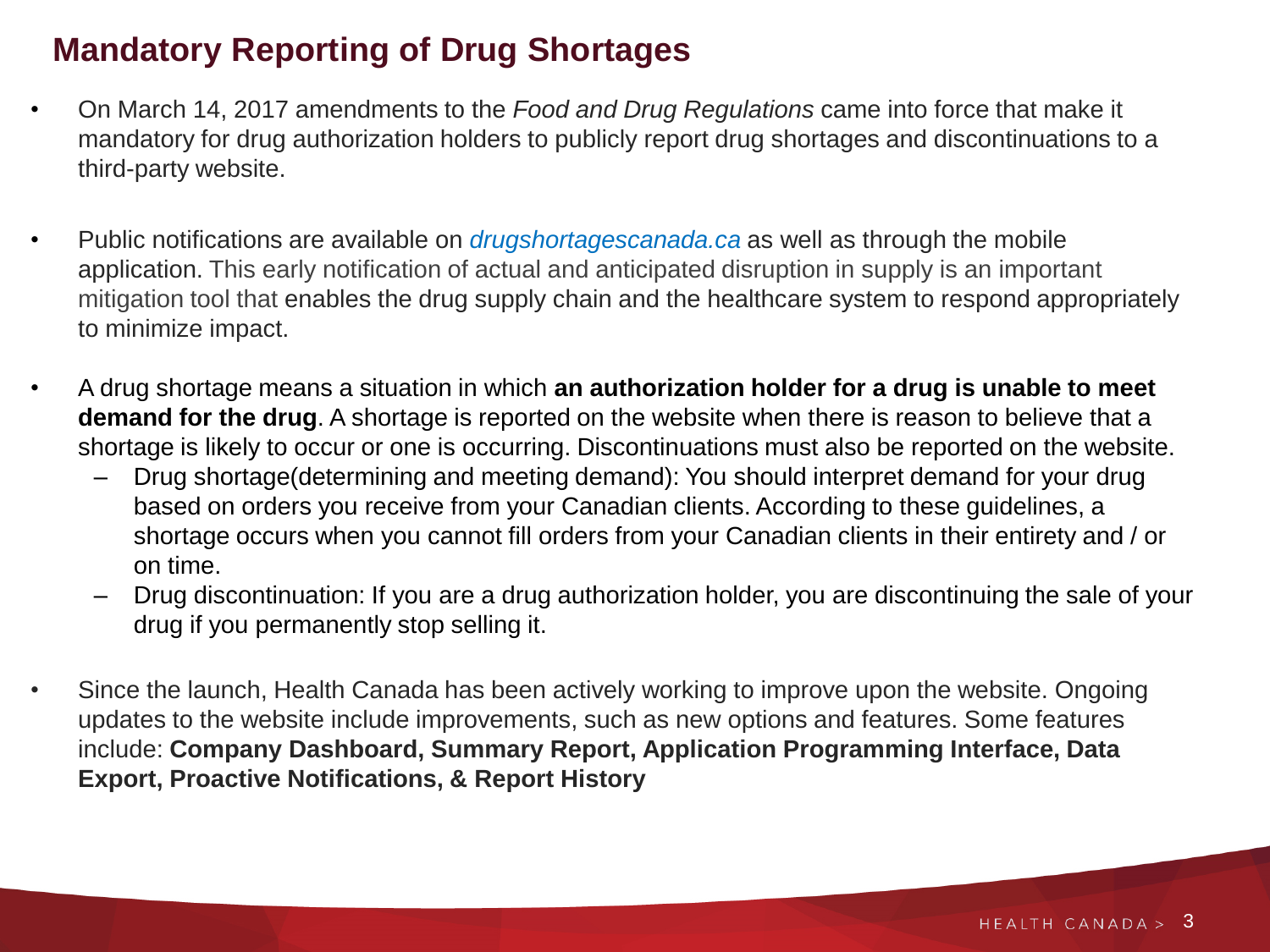### **Drug shortages are a complex public health and social issue…**

- Canada is the tenth largest market for drugs with total consumption representing 2-3% of the global market (ISED).
- Many drugs in Canada are medically necessary. They are used to diagnose, prevent or treat a serious, life-threatening or severely debilitating disease or medical condition.
- The number of drug shortages in Canada remains high.
	- Since the enactment of the legislation, 4,838 drugs have gone into shortage at least once (44% of marketed drugs).
	- As of May 31, 2019, Canada was reporting 1,538 drugs in shortage (14% of marketed drugs) and 3,300 resolved shortages.
	- 38% of all companies have reported a shortage since March 2017.
- The problem of drug shortages has become more persistent meaning the number of unresolved shortages is increasing steadily in Canada.
- The complexity, intensity, and duration of each shortage varies. Mitigation efforts are often complex, labour intensive, and involve many players.
- Drug shortages create barriers to optimal care.
- Drug shortages impact the health status, quality of life, and mortality of Canadians.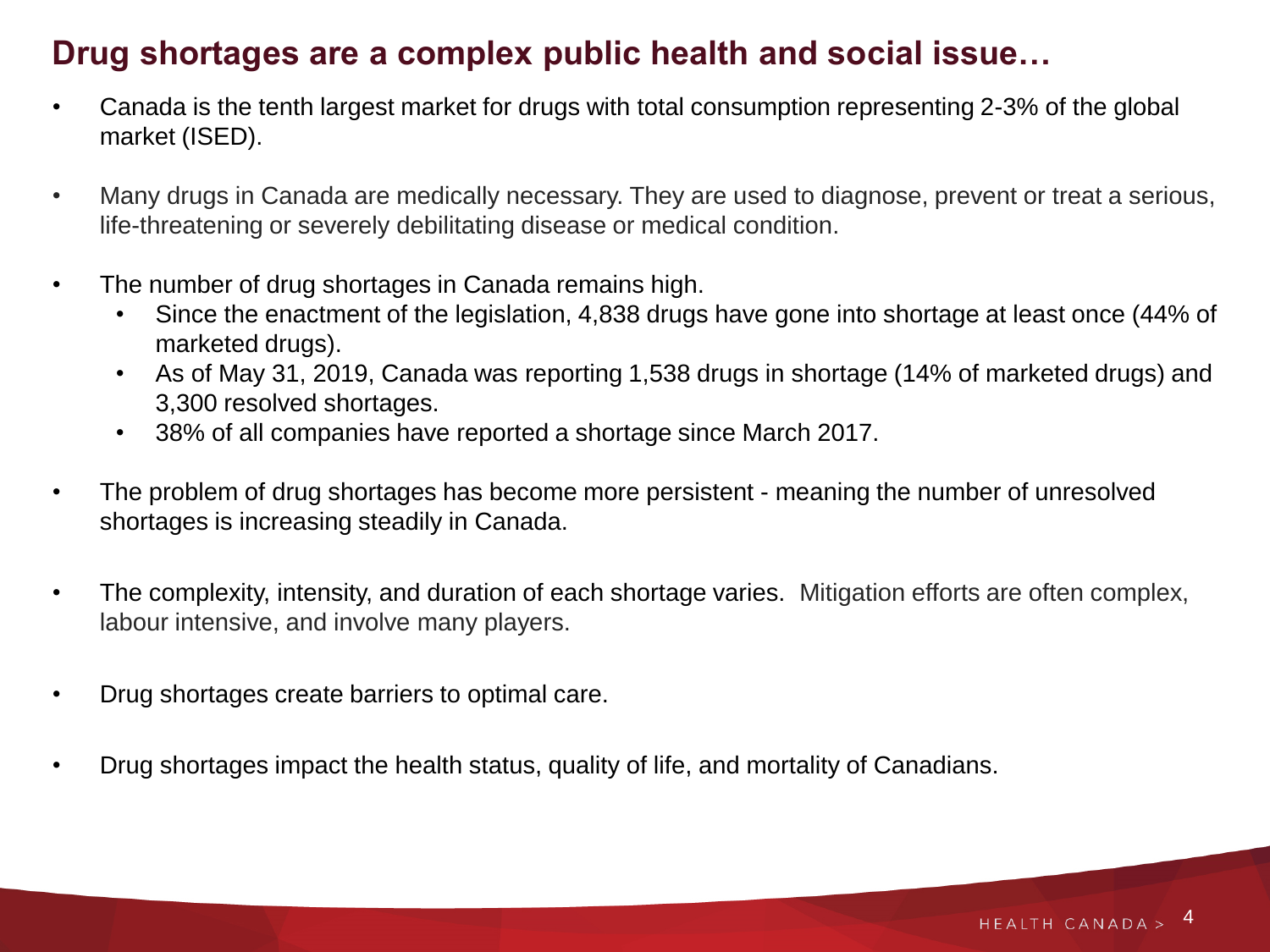### **What the data is showing us…**



**Total = 4838 Shortages 83% lasted less than a year 17% lasted more than a year**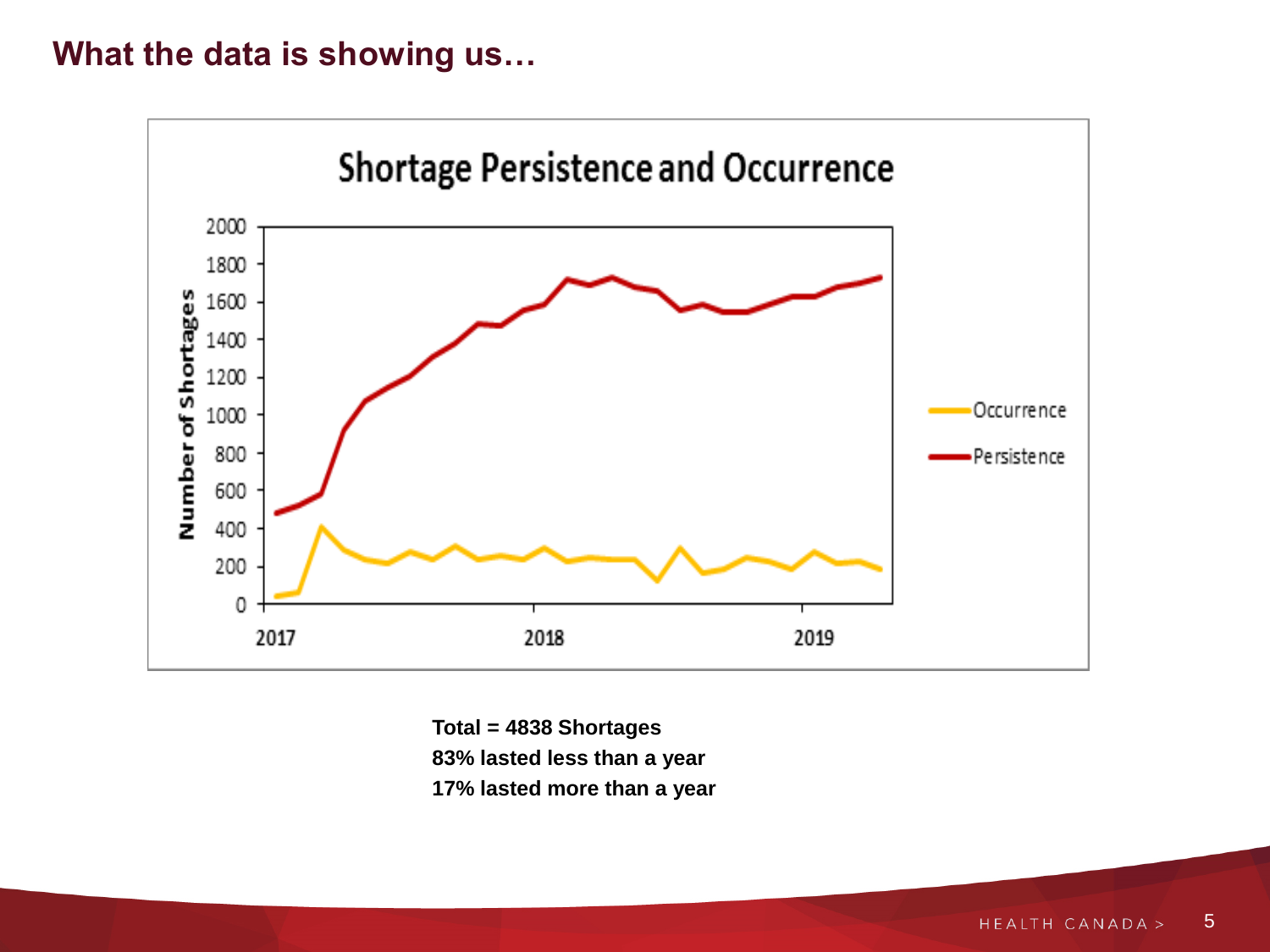### **Proportion of drugs in shortage, by class…**



Drugs in Shortage at Least Once

Drugs Never in Shortage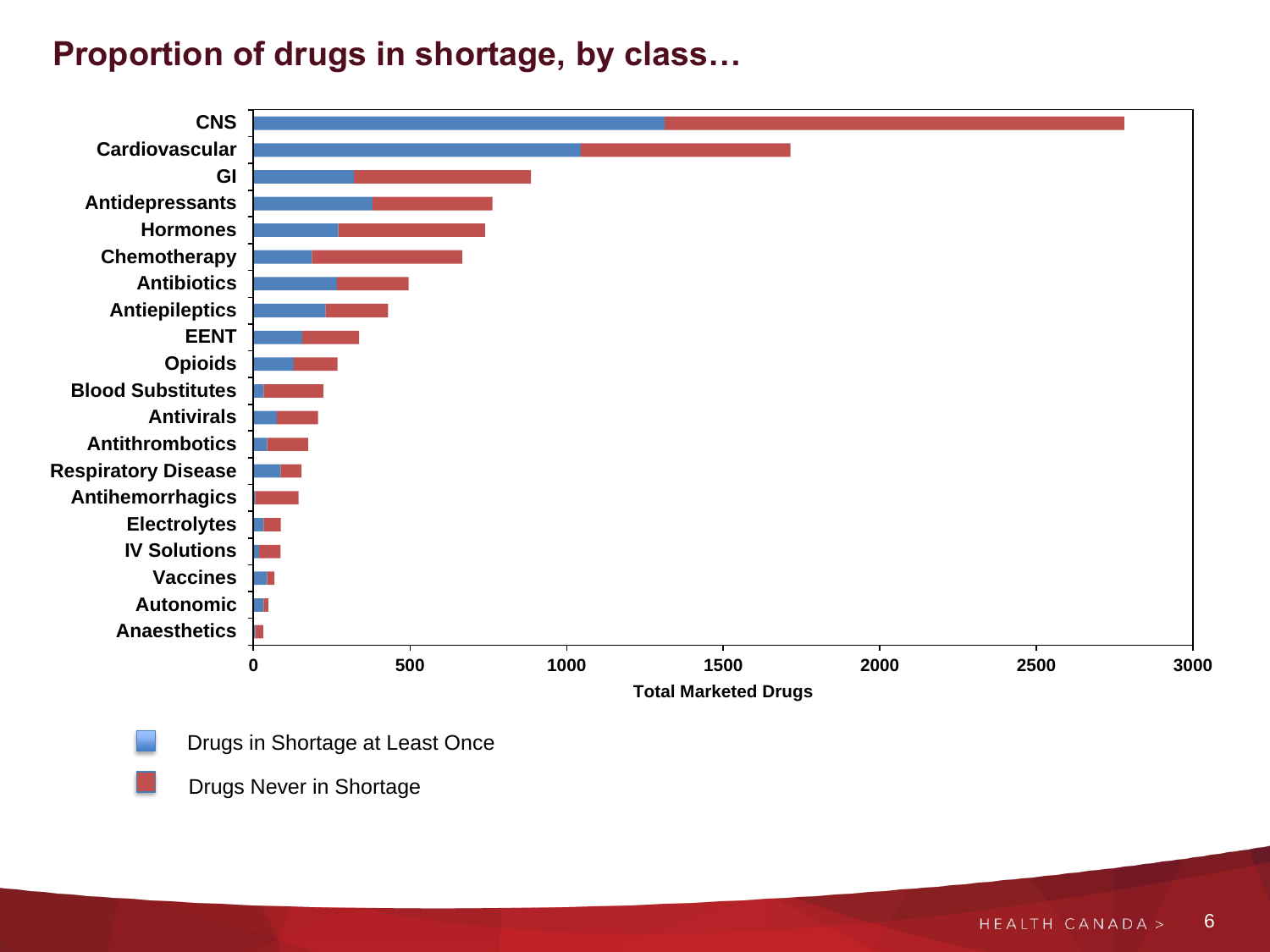### **Reasons for Shortages and Discontinuations**

\*As of May 1, 2019

### **Reasons for Shortages**

### **Reasons for Discontinuations**



It is Health Canada's expectation that regulated parties, as per the mandatory reporting requirements, are accurately reporting the reasons for shortages and discontinuations. To date, companies have responded favourably to Health Canada's requests and continue to demonstrate a willingness to comply.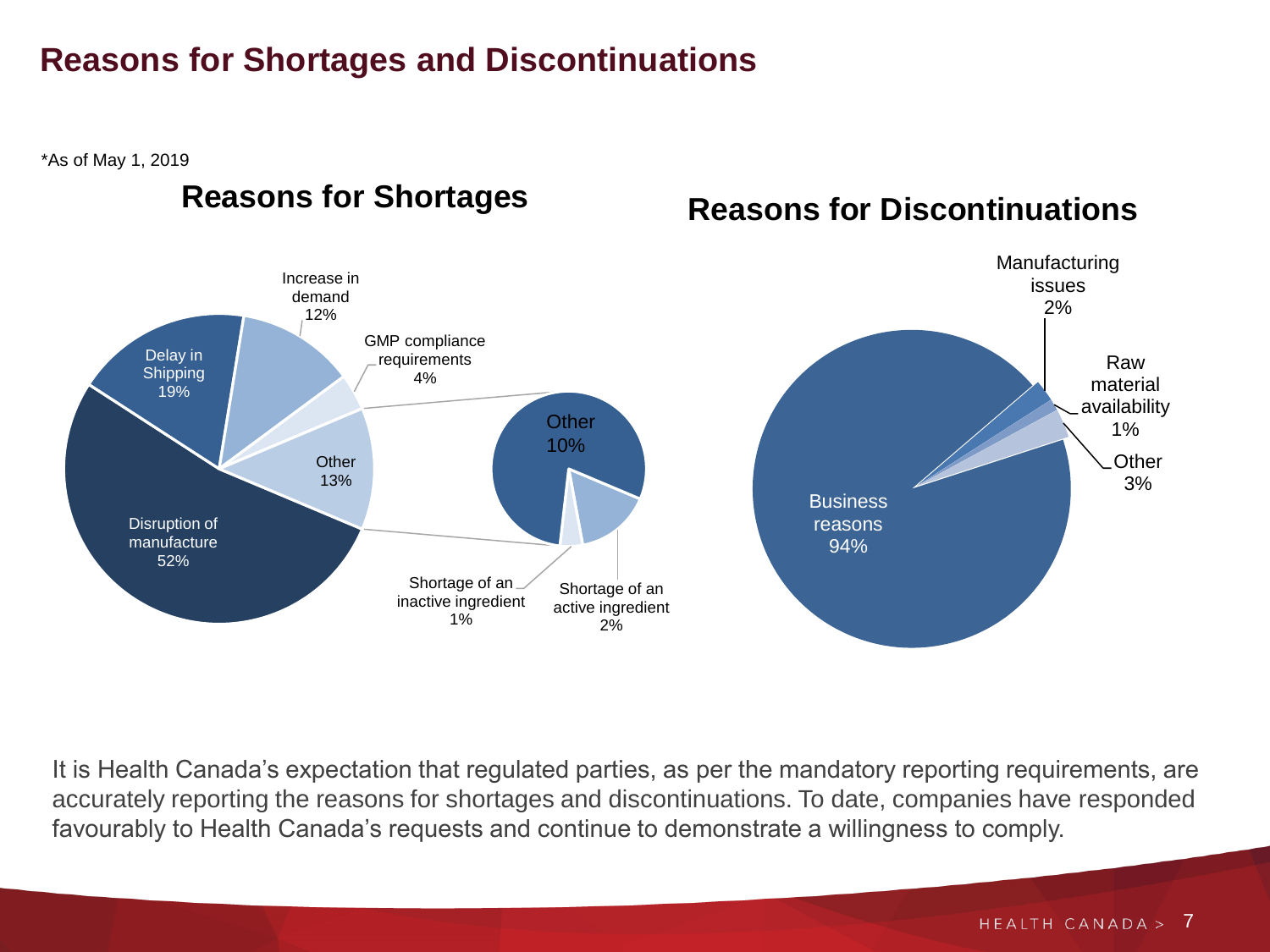### **Understanding root causes is key…**

Raw Material Availability

#### Quality Issues

Regulatory Changes & Issues

#### Recalls

Business & Economic Issues

Industry Consolidations

Clinical Practices

Capacity, resiliency, redundancy

Unexpected and/or increased demand

Changing demand

Speculative stockpiling

Lack of proactive risk identification

Natural disasters

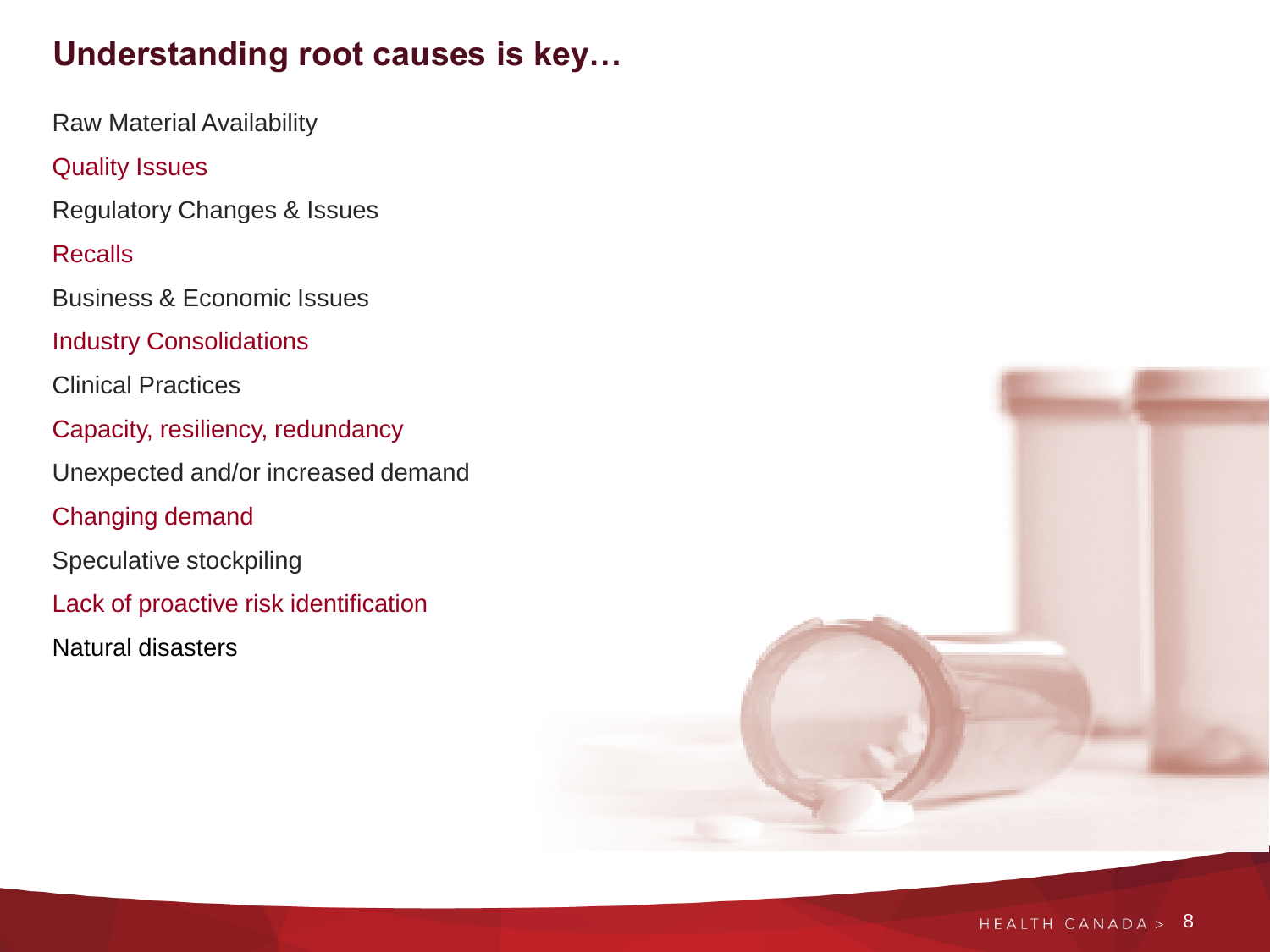### **Health Canada's Roles and Responsibilities: Managing Drug Shortages**

#### **Health Canada has made progress in …**

- Establishing and cultivating the multi-stakeholder approach, key to addressing drug shortages in Canada.
- Creating a case management framework for managing drug shortages.
- Increasing industry accountability.
- Placing more information in the hands of those who need it most.

#### **Multi-Stakeholder Steering Committee on Drug Shortages …**

- Health Canada, together with the Province of Alberta, launched a **Multi-Stakeholder Steering Committee on Drug Shortages (MSSC)** made up of government, industry and health care representatives, to work towards a more rigorous and coordinate approach to drug shortages.
- The MSSC is supported by the work of several groups
	- **Health Canada's Drug Shortages Unit** is responsible for: drug shortage case management; compliance verification and promotion in relation to mandatory reporting; and stakeholder engagement.
	- **The Provincial and Territorial Task Team on Drug Shortages** coordinates with the health system to confirm and assess shortages, notifies Health Canada when facilitation is needed and confirms and assesses shortage specifics with stakeholders.
	- **Federal/Provincial/Territorial Working Group** clarifies roles & responsibilities and develops process and tools.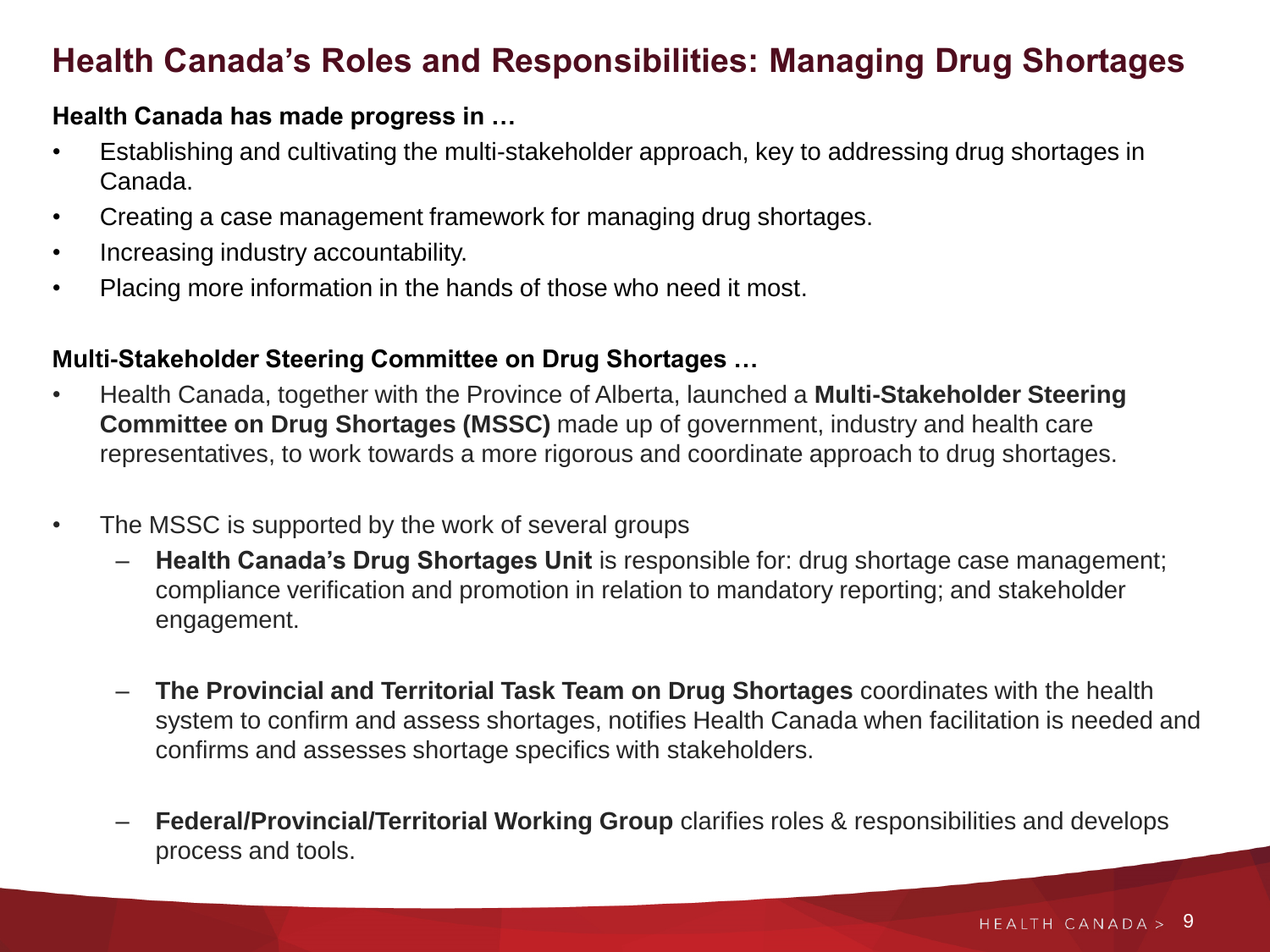### **Health Canada's Roles and Responsibilities Cont'd**

The MSSC has developed a number of key tools for stakeholders.

- **Protocol for the Notification and Communication of Drug Shortages:** Sets clear expectations in anticipation of, or in response to drug shortages.
- **Multi-Stakeholder Toolkit:** Describes the Canadian drug supply chain, clarifies roles and responsibilities of key players, and identifies the tools and strategies to address drug shortages.
- **Guidance Document to Mitigate Drug Shortages through Contracting and Procurement:**  Outlines best practice contracting guidelines, procurement strategies and tools to address drug supply chain shortage vulnerabilities.
- **Preventing Drug Shortages: Identifying Risks and Strategies to Address Manufacturing-Related Drug Shortages in Canada:** Proposes strategies to reduce and prevent the manufacturing-related causes of drug shortages in Canada.

**All documents are available at drugshortagescanada.ca See - About & Resources**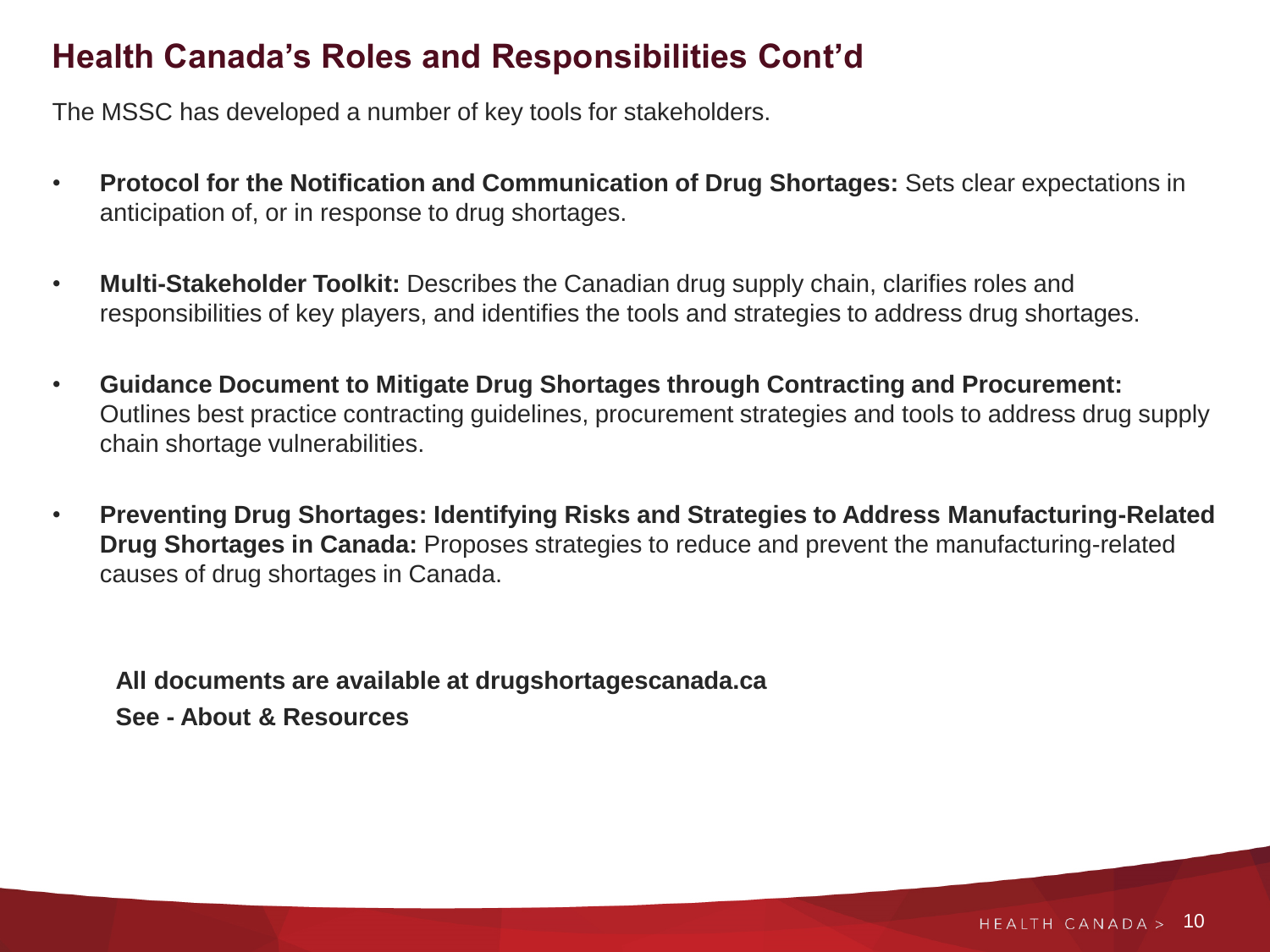### **Case Management**

- Health Canada undertakes several key activities central to drug shortage case management including:
	- Ensure manufacturers post timely and accurate information on drugshortagescanada.ca in accordance to the mandatory reporting regulations
	- Gather critical information, conduct supply and demand analysis and assess the scope of shortages
	- Determine medical necessity and identify the availability of therapeutic alternatives for products in shortage
	- Collaborate with the supply chain to address root causes and identify plans for mitigating impacts of shortages
	- Consult with other key stakeholders to develop strategies for the avoidance and mitigation of shortages
	- Coordinate communication and information sharing with relevant stakeholders
	- Working with international counterparts to identify additional sources of supply and share needed safety and quality information
	- Exercise appropriate administrative and regulatory tools to mitigate drug shortages

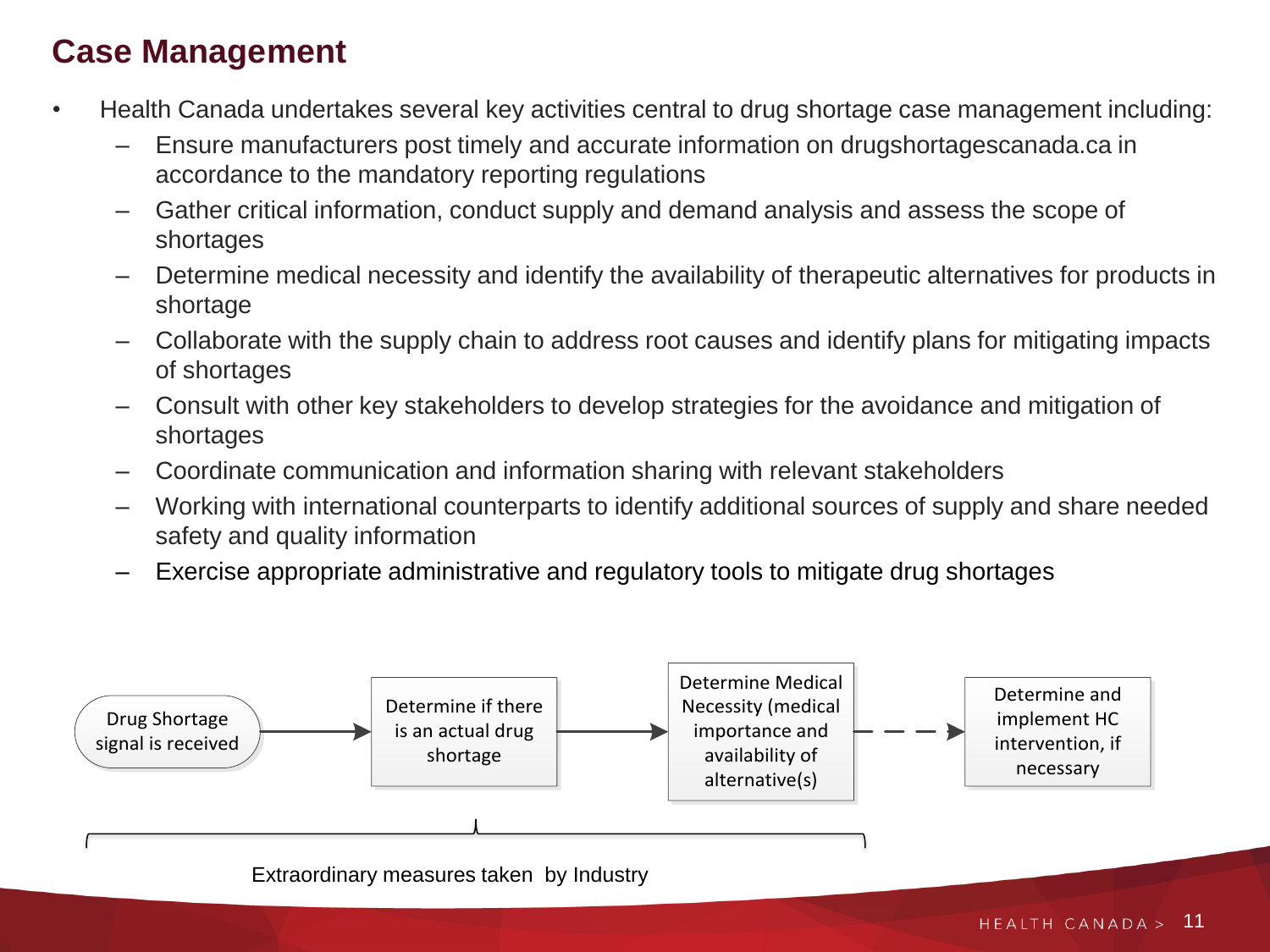# **Key Drug Shortages**

**Sodium Bicarbonate (various uses: surgical, antidote for poison, organ failure) –2017** Global shortage due to a third party manufacturing delay and a recall was exacerbated by company being Canada's sole supplier. A strict allocation protocol was implemented: life-saving procedures and critical emergency use only. Lack of availability was considered a crisis by hospitals and first responders. Alternative products, compounding, alternative international suppliers all considered. Shortage was mitigated through allocation and resolved when another product came to market.

#### **Epipen (anaphylaxis) - 2018**

Serious shortage of epinephrine auto injectors created significant concern for thousands of Canadians at risk or with a history of serious life-threatening allergic reactions. Caused by manufacturing disruptions beginning in 2017 but were supplying EpiPens through measured national allocation. Situation reached a critical point with limited or no release of new product, and 'stock out' situations severely impacting access for Canadians. An Interim Order facilitated the import and sale of a U.S. product, Auvi-Q.

#### **5-fluorouacil (oncology drug) – 2017**

Canadian shortage stemming from a GMP issue which resulted in cracked vials and a potential sterility issue. There were 3 marketed DINs, but competitors were unable to meet the unforeseen and increased demand. Patient treatments were skipped/delayed due to shortage. To mitigate the shortage, Health Canada did not object to the release of quarantined product. The risk/benefit of not objecting to potentially cracked vials was difficult to assess. Upon receipt, HCPs who administered product were asked to visually inspect vials before use. The manufacturer ultimately secured a new vial supplier and product returned to market.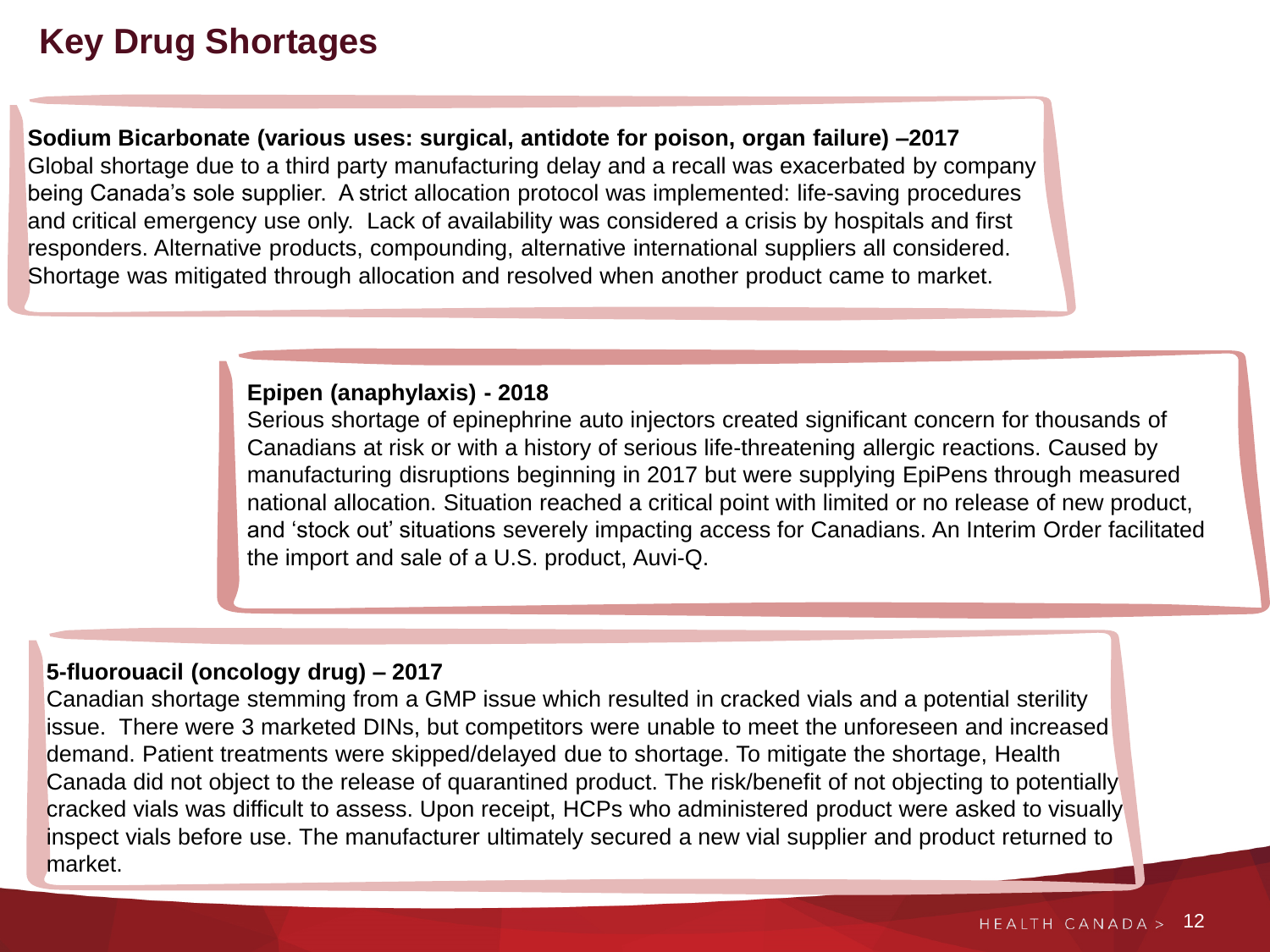### **Pilot Project: Tier Assignment Committee**

- Tier 3 captures those shortages with the greatest potential impact on the Canadian drug supply and health care systems by virtue of availability of alternative supplies, ingredients or therapies.
- In March 2019, a six-month Pilot Project of the Tier Assignment Committee (TAC) and associated Tier 3 shortage response functions was launched to address gaps in identifying, assessing, and communicating on Tier 3 shortages.
- Health Canada's Drug Shortages Unit and the Provincial and Territorial Drug Shortages Task Team will identify actual and anticipated shortages that meet the criteria for a Tier 3 shortage, and will engage the TAC to make a consensus determination on the shortage tier, and to advise on potential mitigation strategies.
- The objectives of the Committee are to:
	- Increase consistency and transparency in Tier 3 assignment
	- Increase collaboration between stakeholders affected by drug shortages
	- Contribute to effective case management of drug shortages

#### **Early observations from recent cases:**

- Increased stakeholder communication led to productive and well-informed discussions on decisionmaking.
- Increased transparency on impact of the shortage and mitigation strategies under consideration.
- Increased information sharing amongst stakeholders and the market authorization holder as a result of multi-stakeholder meetings scheduled at the recommendation of the TAC.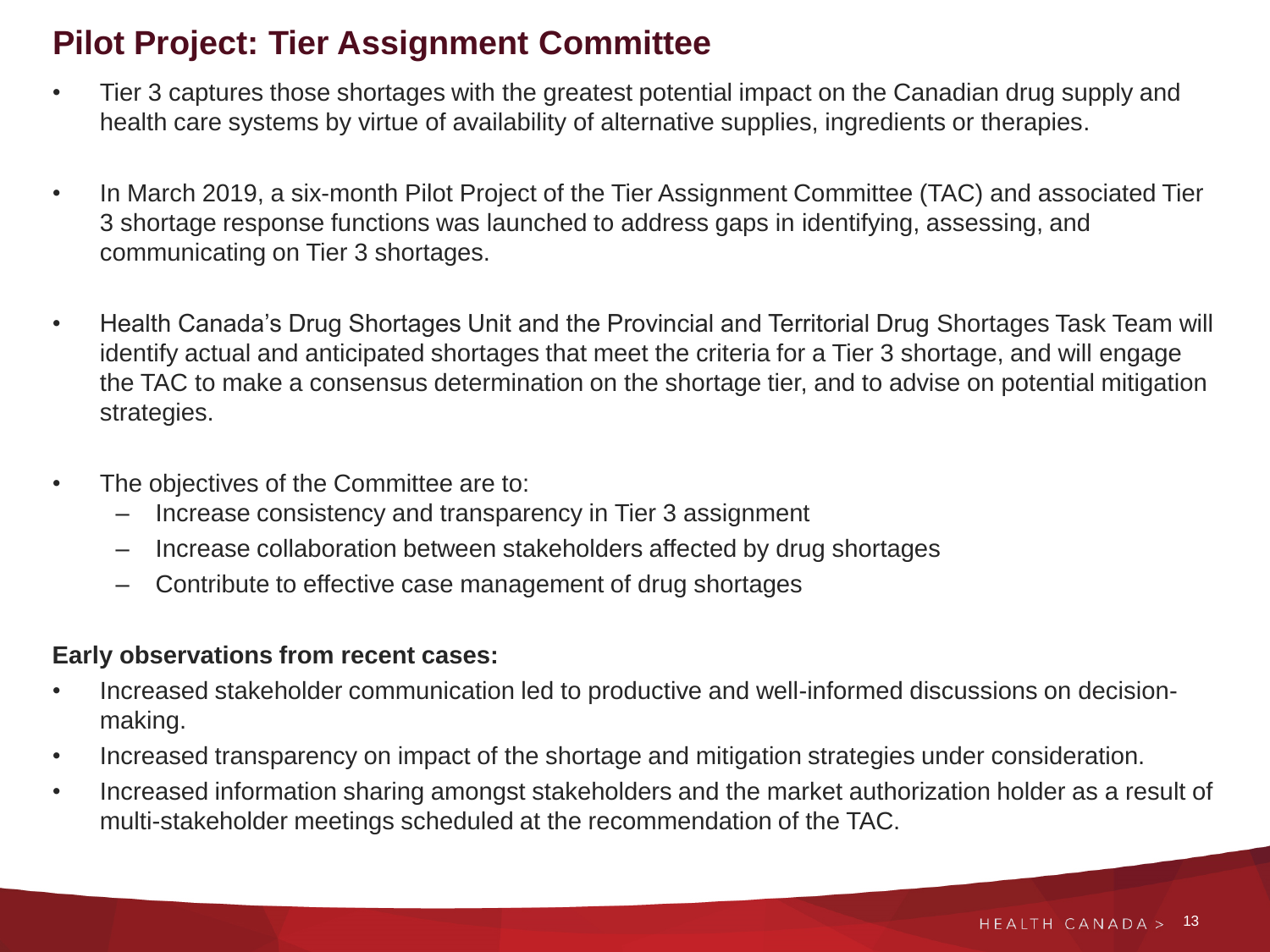# **Tracking the problem globally…**

#### **Systems and reporting adopted in some countries, but variable**

- The definition of drug shortages and the scope of reporting systems varies globally.
- Reporting systems established in industrialised countries but not all are government-mandated: Belgium, the Netherlands, Italy, UK, Australia, US, Germany, Spain, England, France.
- A small number of countries have made reporting mandatory: Canada, Australia, USA.
- In 2016, the World Health Assembly published resolutions for "Addressing the global shortage of medicines and vaccines "

#### **Countries are investing in studying the causes and impacts of drug shortages:**

- *France* 
	- Senate Task Force examined the issue and recommended boosting manufacturing, public programs to guarantee availability of certain medicines, penalizing companies for not meeting supply obligations, allowing pharmacists to offer alternatives, and more international cooperation
- *Europe*
	- Although most shortages are handled by national authorities, the European Medicines Agency (EMA) and the Heads of Medicines Agencies (HMA) have created a Task Force to advise on tackling disruptions that affect multiple member states.
	- The Task Force has held several multi-stakeholder workshops and has published a 'work programme' outlining actions for regulators and industry to ensure availability of medicines.

**A global notification system for shortages does not exist.**